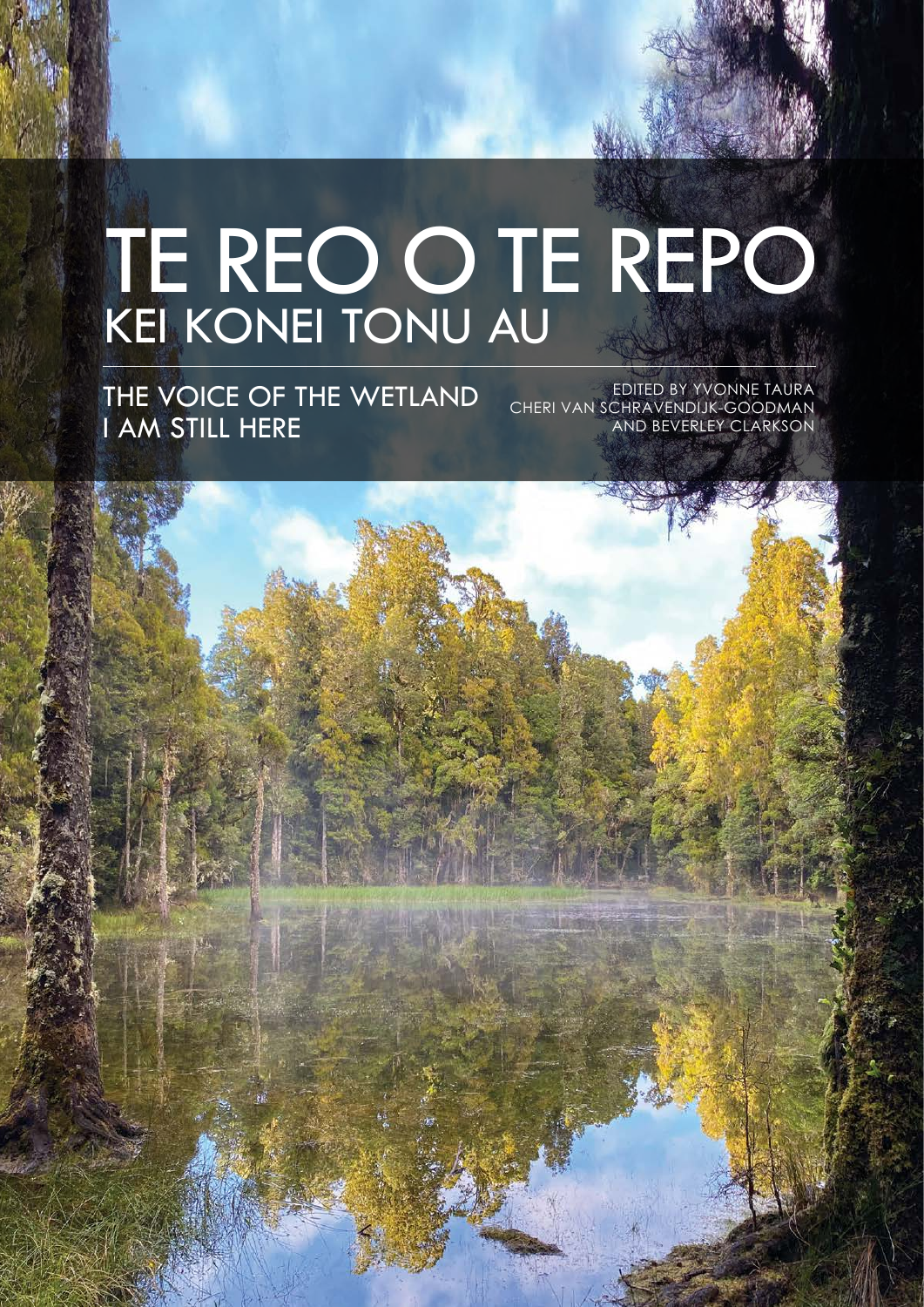Te reo o te repo – Kei konei tonu au = The voice of the wetland – I am still here / edited by Yvonne Taura, Cheri van Schravendijk-Goodman, Beverley Clarkson. -- Hamilton, N.Z. : Manaaki Whenua – Landcare Research, 2021.

1 online resource

ISBN 978-0-947525-77-4 (electronic) ISBN 978-0-947525-78-1 (print)

I. Taura, Y., ed. II. Manaaki Whenua – Landcare Research New Zealand Ltd.

Published by

Manaaki Whenua – Landcare Research Private Bag 3127, Hamilton 3216, New Zealand

This handbook was funded by Manaaki Whenua – Landcare Research (Strategic Science Investment Funding (SSIF) for Crown Research Institutes from the Ministry of Business, Innovation and Employment's Science and Innovation Group).

### **Editors:**

Yvonne Taura (Ngāti Hauā, Ngāti Tūwharetoa, Ngāi Te Rangi, Ngāti Ranginui, Ngāti Uenuku – Manaaki Whenua), Cheri van Schravendijk-Goodman (Te Atihaunui a Pāpārangi, Ngāti Apa, Ngāti Rangi), and Beverley Clarkson (Manaaki Whenua).

#### **Peer reviewers:**

Anne Austin (Manaaki Whenua) and Monica Peters (people+science).

**Design and layout:** 

Abby Davidson (Abby Davidson Design)

This work is copyright. The copying, adaptation, or issuing of this work to the public on a non-profit basis is welcomed. No other use of this work is permitted without the prior consent of the copyright holder(s).

© 2021

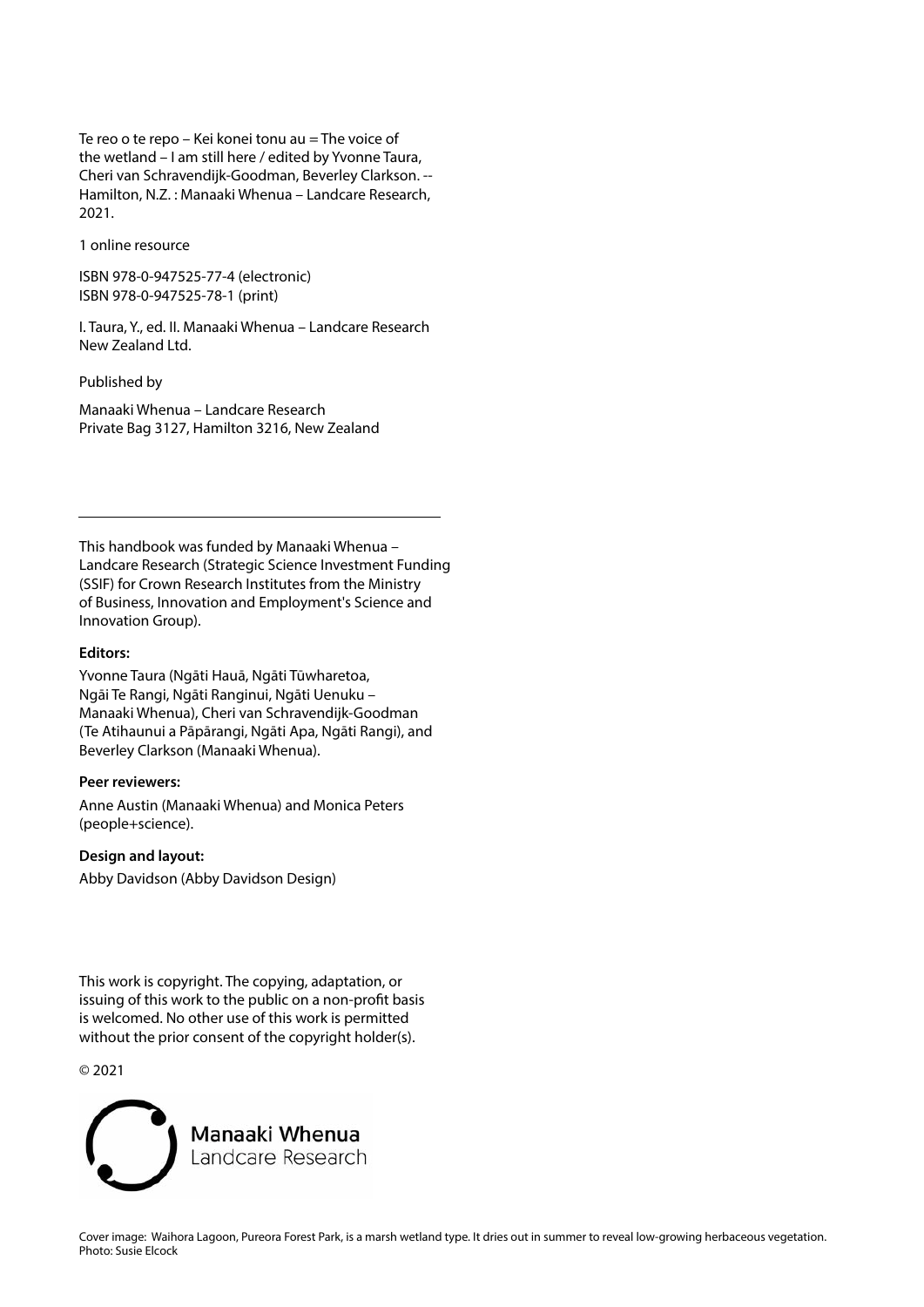### **Te Reo o Te Repo**

**Kei konei tonu au**

The voice of the wetland – I am still here

2021

*Edited by*

**Yvonne Taura** Ngāti Hauā, Ngāti Tūwharetoa, Ngāi Te Rangi, Ngāti Ranginui, Ngāti Uenuku

Manaaki Whenua

**Cheri Van Schravendijk-Goodman** Te Atihaunui A Pāpārangi, Ngāti Apa, Ngāti Rangi

> **Beverley Clarkson** Manaaki Whenua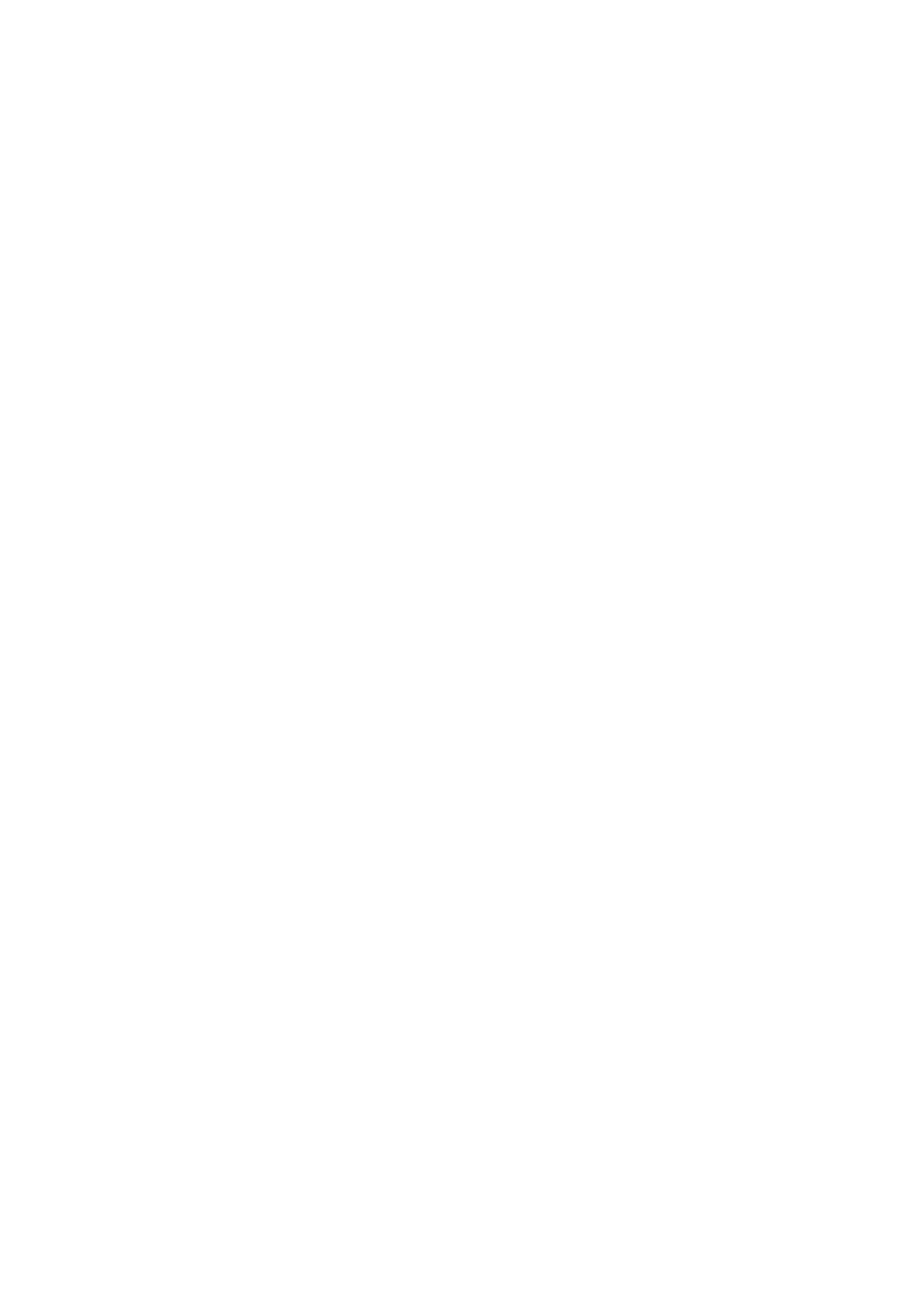## CONTENTS page

#### Acknowledgements

#### Artist appreciation

Te Kura Ormsby, Monica Peters, and Neil Fitzgerald

Foreword Garth Harmsworth

#### **Introduction**

Yvonne Taura, Cheri van Schravendijk-Goodman, Beverley Clarkson, and Haimona Waititi

### PROCESS OF ENGAGEMENT

- 1. Te haerenga o ngā pukapuka repo Connecting 13 wetlands and people through stories Yvonne Taura, Cheri van Schravendijk-Goodman, and Beverley Clarkson
- 2. Tiaki manaakitia te tāngata, tiaki manaakitia 25 te taiao – Resilience of people and environment Keri Thompson and Waikohu Keelan
- 3. When hands hear the landscape speak 41 Reconciling te reo o te repo and landscape design Cheri van Schravendijk-Goodman and Katrina Christison

### CULTURAL RESOURCES

4. Ngā rongoā o ngā repo - A wetland perspective Robert Pa Ropata McGowan

- 5. Te Reo o Te Repo The language of the swamp 65 Hēmi Whaanga and Tom Roa
- 6. Pulling nature back from the brink 77 Interweaving culture, science, art and *Sporadanthus*

 Julian Williams, Beverley Clarkson, Corinne Watts, and Robert Hoare

7. Kei konei tonu te maire tawake – Keeping the  $89$ kete full for the ultimate swamp tree

 Rangi Mahuta, Cheri van Schravendijk-Goodman, and Antoinette van der Weerden

- 8. Restoring and enhancing tuna 101 Erina Watene-Rawiri
- 9. The wetland paddlers of Aotearoa 113 Ducks, swans and grebes

Cheri van Schravendijk-Goodman and Brenda Greene

10. Te reo tipu – Kaupapa Māori views of molecular 127 research with rākau rongoā o ngā repo used for Type II Diabetes (T2D) Jonni Koia

## MĀTAURANGA MĀORI

### **Tools and approaches**

- 11. Tuia ngā repo me ngā tāngata Reconnecting 137 communities with their wetlands Yvonne Taura, Pauline Waiti, and Cathy Buntting
- 12. Ngā roto tāpokapoka Te Hiku o Te Ika: 151 Dune lakes restoration

Waikarere Gregory, Joanne Murray, and Wendy Henwood

13. Me pēwhea te whakarauora i ngā repo o 165 Ngāti Maniapoto?

Ngahuia Herangi and Kelly Ratana

- 14. Poukawa te waiū Poukawa the life force 177 Elizabeth Pakai in collaboration with Te Tumu Paeroa and Advisory Trustees
- 15. Wharekorino Wetland enhancement project 191 Enhancing a significant site of plenty

 Talitha Wanden, Shannon Te Huia, Quinton Tunoho, and Bryan Newton

16. GIS mapping tools for wetland projects 201 Duane Wilkins

#### **Glossaries of terms**

| Ngā Whakamārama/glossary of Māori terms | 215 |
|-----------------------------------------|-----|
| List of flora and fauna species         | 220 |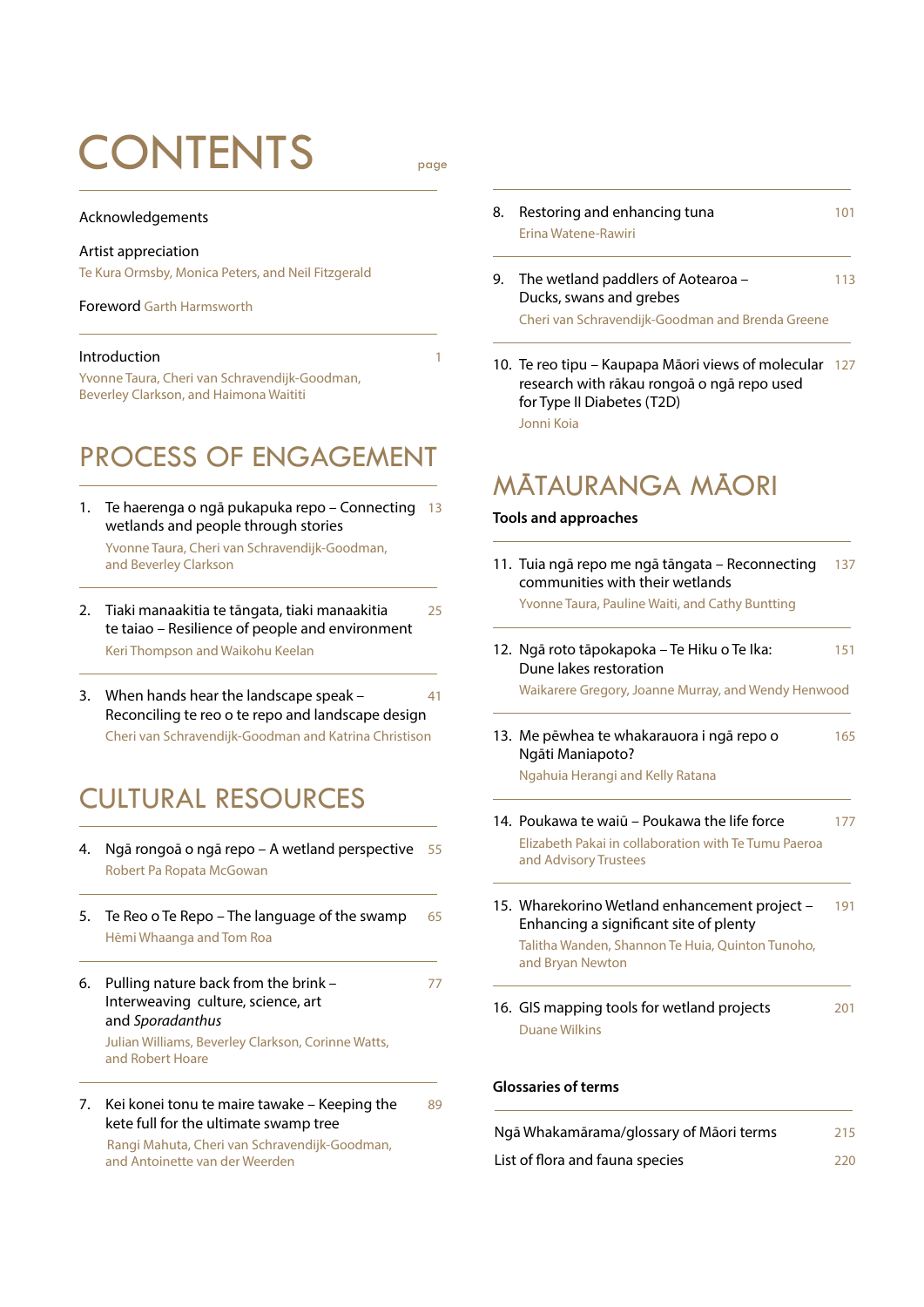## ACKNOWLEDGEMENTS

It was with the support and vision of the Waikato Raupatu River Trust (Waikato-Tainui) that *Te Reo o Te Repo – The Voice of the Wetland* was published in 2017. The editors wish to acknowledge the inspiration of tribal members, especially Donna Flavell (CEO, Te Whakakitenga o Waikato Inc.), Rahui Papa (past Chairman, Te Arataura o Waikato-Tainui), and members of Te Arataura o Waikato-Tainui at that time.

The editors would also like to thank the following people for their valuable contributions to *Te Reo o Te Repo – Kei konei tonu au*.

### *Contributors*

**Antoinette van der Weerden** (WINTEC)

**Brenda Greene**

**Bryan Newton** (Ngāti Maniapoto, Ngāti Raukawa)

**Cathy Buntting** (Pokapū Akoranga Pūtaiao)

**Corinne Watts** (Manaaki Whenua)

**Duane Wilkins** (Toitū Te Whenua)

**Elizabeth Pakai** (Ngāti Kahungungu, Ngāti Rangi, Ngāti Uenuku)

**Erina Watene-Rawiri** (Waikato-Maniapoto, Ngāi Te Rangi – Taihoro Nukurangi)

**Garth Harmsworth** (Te Arawa, Ngāti Tūwharetoa, Tūhourangi, Ngāti Raukawa – Manaaki Whenua)

**Haimona Waititi** (Te Whānau-ā-Apanui, Ngāti Porou, Ngāi Tahu)

**Hēmi Whaanga** (Ngāti Kahungungu, Ngāi Tahu – Te Whare Wānanga o Waikato)

**Jo Pleydell** (Ngāi Tāmanuhiri – Te Tumu Paeroa)

**Joanne Murray** (Te Rarawa, Ngāti Hine, Ngāpuhi)

**Jonni Hazeline Koia** (Waikato-Tainui, Ngāti Whātua)

**Julian Williams** (Ngāti Makirangi)

**Katrina Christison** (Tidy Gardens)

**Kelly Ratana** (Ngāti Tūwhareota, Te Arawa – Taihoro Nukurangi)

**Keri Thompson** (Ngāti Hauā)

**Ngahuia Herangi** (Waikato-Maniapoto)

**Pauline Waiti** (Te Rarawa)

**Rangi Mahuta** (Waikato)

**Rawiri Hapuku** (Ngāti Kahungungu, Ngāi Te Whatuiāpiti, Te Rangikoianake)

**Robert Hoare** (Manaaki Whenua)

**Robert Pa Ropata McGowan** (Ngā Whenua Rāhui)

**Robin Hape** (Ngāti Kahungungu, Ngāi Te Whatuiāpiti, Te Rangikoianake)

**Shannon Te Huia** (Ngāti Maniapoto, Ngāti Raukawa)

**Talitha Wanden** (Ngāti Maniapoto, Ngāti Raukawa)

**Te Kura Pohatu** (Ngāti Kahungungu, Ngāi Te Whatuiāpiti, Te Rangikoianake)

**Tom Roa** (Ngāti Maniapoto – Te Whare Wānanga o Waikato)

**Quinton Tunoho** (Ngāti Maniapoto, Ngāti Raukawa)

**Vadelia Wirihana Le Geyt** (Ngāti Kahungungu, Ngāi Te Whatuiāpiti, Te Rangikoianake)

**Waikarere Gregory** (Te Rarawa, Te Aupōuri, Ngāti Kahu, Ngāpuhi, Ngāi Tahu)

**Waikohu Keelan** (Ngāti Pōrou)

**Wendy Henwood** (Te Rarawa)

**Wirihana Raihana** (Ngāti Porou – Te Tumu Paeroa)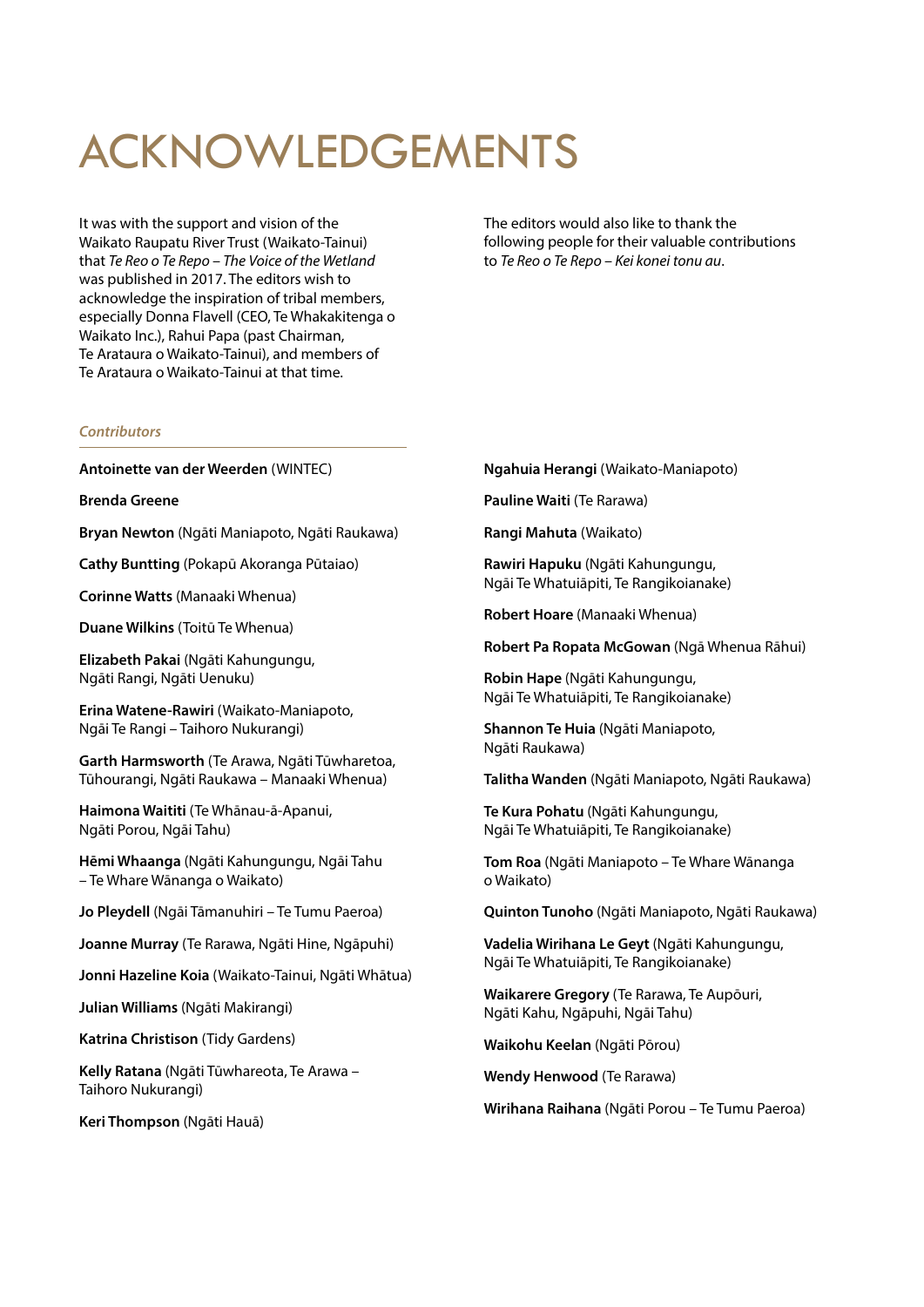

#### *Images*

**© Athena Rhodes** 

**© Bartek Wypych** 

**© Eddie van Uden**

**© Erica Sinclair Photography** – Erica Sinclair (Te Whānau ā Apanui)

**Jamie Watson** (Ngāti Tāmatea, Ngāti Maru, Ngāti Pukenga, Ngāti Hine)

**© John Nelson**, all rights reserved (CC BY-NC 2.0)

**© Jon Sullivan**, some rights reserved (CC BY-NC 2.0)

**Jonathon Brownrigg**

**© Oscar Thomas** 

**© Raewyn Adams** 

**© Rawhitiroa Photography** – Te Rawhitiroa Bosche (Ngāpuhi, Ngāti Kahu)

**Te Kawa Robb** (Ngāti Ranginui, Ngāti Awa)

**© Tony Foster**, rights reserved (CC BY-NC 2.0)

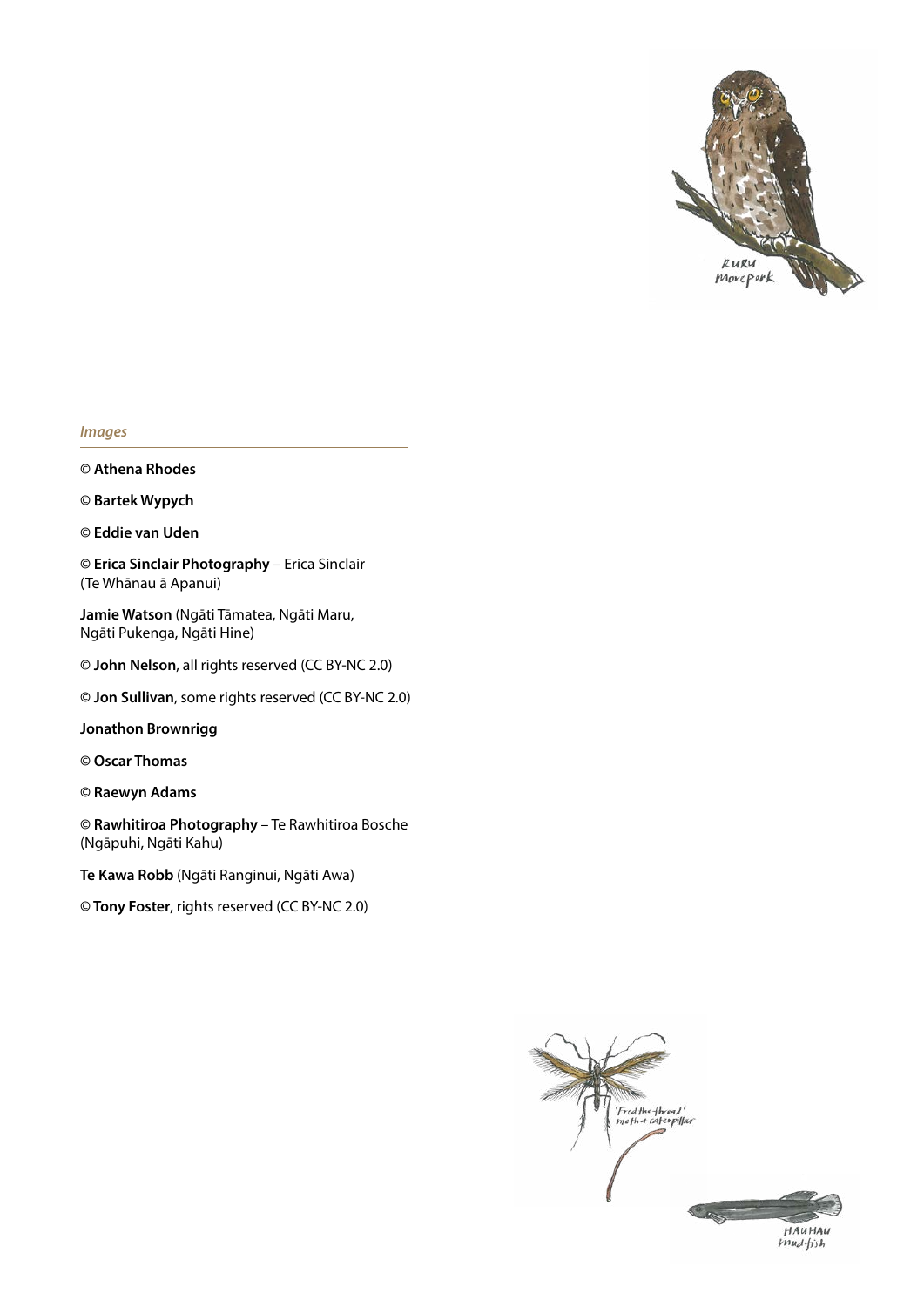## ARTIST APPRECIATION

We were fortunate to have the support of two talented artists who were commissioned to create original artwork and a photographer who gave permission to use his extensive collection of natural world images. We wish to take this moment to acknowledge their contribution to *Te Reo o Te Repo – Kei konei tonu au.*

### TE KURA ORMSBY

**Ko Taupiri tōku maunga Ko Waikato tōku awa Ko Ngāruawāhia tōku tūrangawaewae Ko Te Kura Ormsby tōku ingoa Ko ringatoi Māori ahau**

Te Kura is a contemporary Māori artist and studied at Toihoukura in Tūranganui-a-Kiwa (Gisborne) and Te Wānanga o Aotearoa in Rāhui Pōkeka (Huntly). She has a passion for colour and loves incorporating colour and patterns in her designs: believing each colour has a whakapapa, she is particular with the colours used for her artwork. Inspired by tā moko after she recieved her own moko kauae (traditional female facial tattoo), Te Kura was motivated to help revitalise tā moko and moko kauae for her people, by becoming a tā moko artist. She has also been stimulated by *he kōrero tuku iho* of Māori and Polynesian culture, and loves to translate oral history into visual artwork. She is inspired both by traditional art such as whakairo, raranga, kōwhaiwhai, and tā moko uhi and by experimenting with contemporary media such as watercolour – her favourite medium because it effortlessly creates a magical and whimsical look when splashed across a page.

*'I believe that art heals people, Indigenous people in particular. Healing for us to tell our stories through art and keep our culture alive, he taonga tuku iho.'*

### **Contact details for Te Kura Ormsby**

https://www.instagram.com/tekuraarts

*Ngā atua wāhine o te repo – Goddess series.* Original artworks for the *Te Reo o Te Repo*  cultural wetland series.

Artwork medium – watercolor pencil and ink

### *Wainui-ātea* – The Clear Mighty Waters

As the goddess of inland waters, rivers, and swamps, *Wainui-ātea* is represented in shades of blues, purples, and greens. Her makawe (hair) has been over emphasised with the use of kapua (clouds) to represent her connection to *Rangi* (Sky Father) as his second wife. Her poho (chest) is adorned with intricate patterns to



represent her connection to rainwater and inland waters. The ocean waves symbolise an embrace with her son *Te Moana-nui a Kiwa* (Great Ocean of Kiwa), keeping him close to her poho to nurture and care. The moko kauae shows *Wainui-ātea* is a female goddess.

### *Para-whenua-mea* – The Muddy Soil of Mother Earth

As the goddess of muddy soil, *Para-whenua-mea* is represented in shades of browns, oranges, and yellows. *Para-whenua-mea* is referred to as water that emanates from her mother (Deity of the Mountains) as pure spring water. She cascades down the slopes of her mother, falling as a waterfall, then gliding across the surface of

the plains (represented by the bold triangles), merging with the streams to form large rivers (represented by the bold lines), while depositing silt along the riverbanks. Para-whenua-mea is a powerful, destructive, spirited, and potent force. The moko kauae shows *Para-whenua-mea* is a female goddess.

### *Hine-i-te-repo* – The Elemental Femininity of the Swamp

As the goddess of the swamp, *Hine-i-te-repo* is represented in shades of greens and browns. The main focus is her kanohi (face) because when the artist thinks of a swamp she thinks of a taniwha (water spirit), with big eyes looking back from a dark boggy

environment. Along her eyelashes and eyebrows are hints of different wetland plants, such as reeds, toetoe and raupō. Throughout the image are patterns and symbols (triangles, lines and arrows, and dots) that represent the flora and fauna of the swamp. The moko kauae shows *Hine-i-te-repo* is a female goddess.



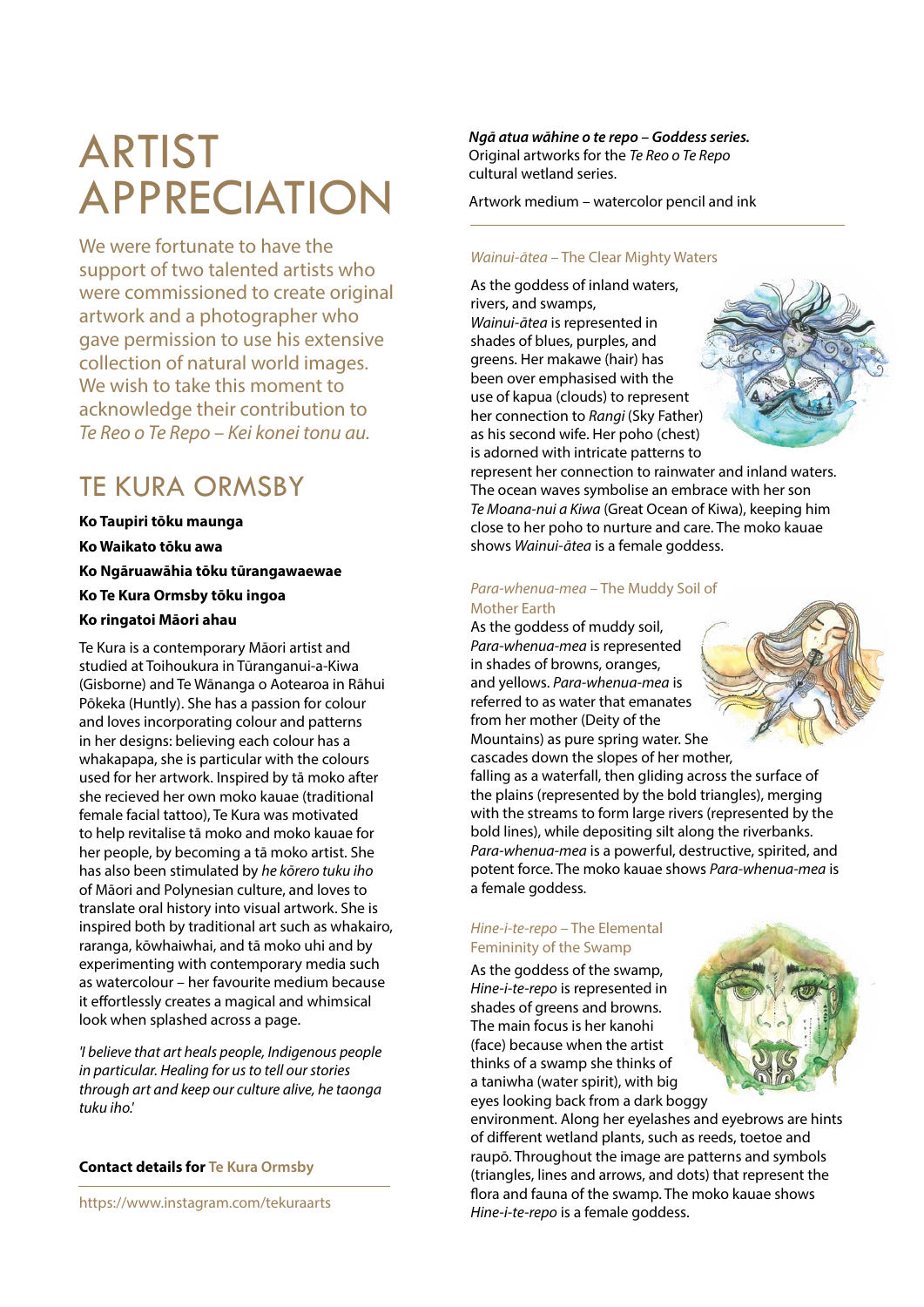### MONICA PETERS

### **(people+science)**

Monica is a consultant working at the interface between science, conservation, and the public. Her day jobs mostly span research, science communication, and governance with illustration as an occasional creative outlet. She has always seen art and science as complimentary. While studying fine arts, Monica also worked in conservation, later gaining a PhD in community-led environmental restoration and citizen science. She is fascinated by plants and drawing is the best way to explore and understand their structure. Over the last two decades, Monica's conservation work has taken her to many different wetlands, from nearly pristine to completely degraded. Her hand-drawn diagrams help others gain insights into the beauty of these complex, intriguing, and underappreciated ecosystems. As visual cues, they are one small piece in the information puzzle to help guide the long journey toward wetland restoration.

### **Contact details for Monica Peters**

### NEIL FITZGERALD

### **© Neil Fitzgerald Photography**

Neil is a part-time nature photographer with a particular interest in the wildlife and landscape of Aotearoa. While birds are a permanent interest and a large feature in his photo collection, he also enjoys photographing the smaller, often overlooked wildlife, like insects, or fine details in a vast landscape, hoping to show them in a way that encourages people to pause and appreciate them a little more. He believes the best photographs often come from having a deep understanding of the subject, but also that photography itself can be a powerful learning tool. From cryptic birds to plants that eat animals, reflections of snow-capped mountains in a tarn to a flower in the lens formed by a drop of water, Neil finds endless photographic opportunities and challenges in wetlands.

### **Contact details for Neil Fitzgerald**

https://www.neilfitzgeraldphoto.co.nz



Pāpango (NZ Scaup; *Aythya novaeseelandiae*). Photo: © Neil Fitzgerald



A red percher dragonfly (*Diplacodes bipunctata*) covered in heavy dew, at Lake Ohia gumland, Northland. Photo: © Neil Fitzgerald

https://monicalogues.com

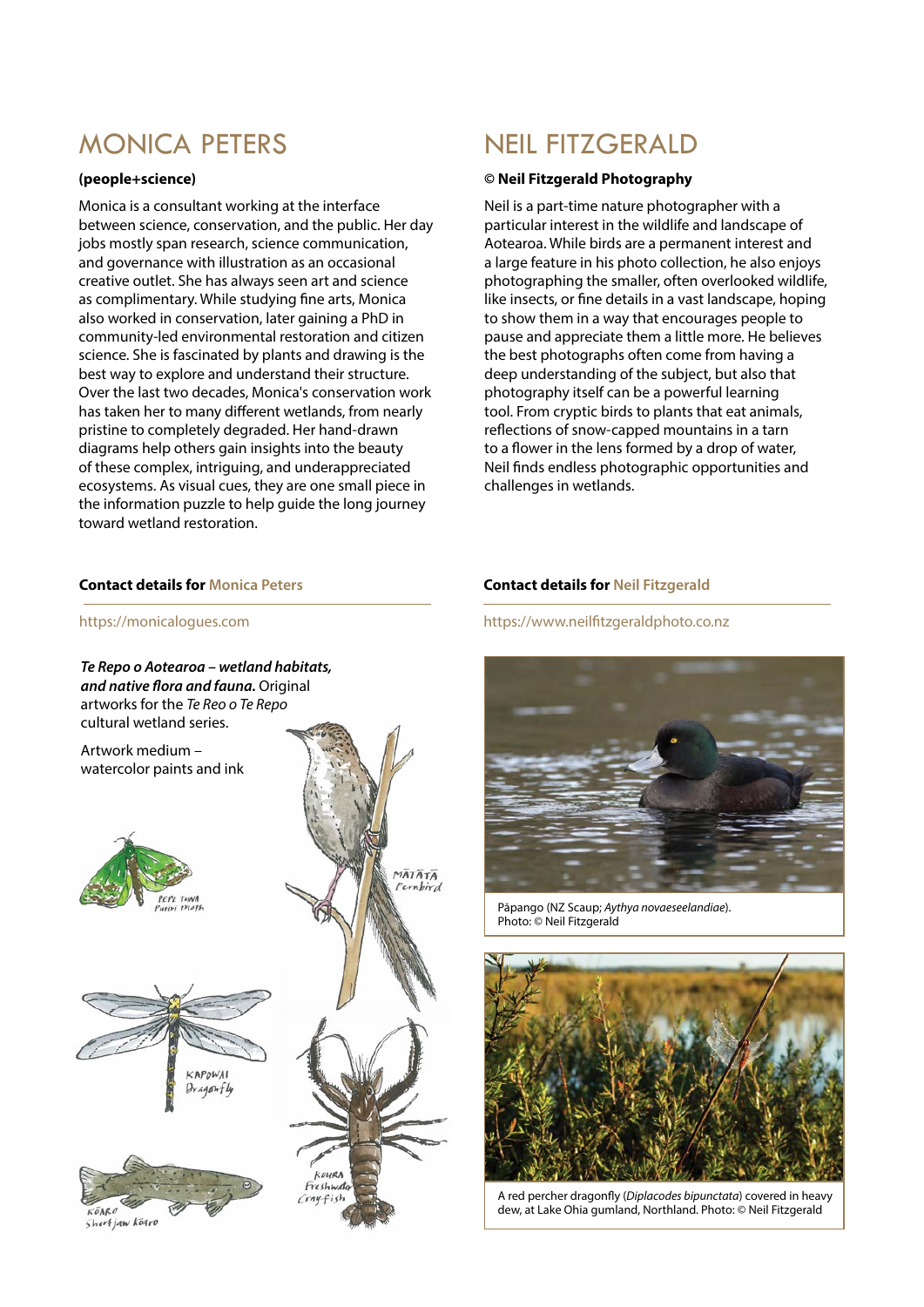## FOREWORD

### *E kore tātau e mōhio ki te waitohu nui o te wai kia mimiti rawa te puna*

### **We never know the worth of water until the well runs dry**

Te Wharehuia Milroy (Ngāi Tūhoe)



*E ngā mana, e ngā waka, e ngā reo, e ngā karangatanga maha o ngā hau e whā, tēnei te mihi atu ki a koutou katoa. Papatūānuku e takoto mai nei, te whenua, te taiao, ngā taonga repo, whangaia kia tupu kia pūāwai, he taonga tuku iho, tihei mauri ora!!*

It gives me great delight to introduce *Te Reo o Te Repo – Kei konei tonu au.* The second volume of the *Te Reo o Te Repo* cultural wetland handbook series provides a range of examples of Indigenous Māori values, knowledge, and perspectives, from across Aotearoa New Zealand, illustrating the diversity of these precious wetland ecosystems and their characteristic properties, life forms, and inter-connections. This handbook is the culmination of much effort, bringing together many individuals and organisations to share their ngākau whiwhita (passion), tikanga and mātauranga Māori (cultural values and knowledge), wheako (experiences), whakaaro (thoughts and ideas), and tūhononga ki te repo (connection to wetlands) and kaitiakitanga (guardianship). It includes chapters from whānau (families), hapū (sub-tribes), iwi (tribes), tangata whenua and mana whenua (people of the land), local kaitiaki (guardians), and kairangahau (scientists and researchers), drawing on a wide range of knowledge and experience from different tribal regions (rohe) around Aotearoa.

The editors have successfully woven these diverse values, knowledge, and perspectives through a rich whāriki (tapestry) of 16 new chapters ranging from whānau, marae, hapū, and iwi-led restoration projects and practical demonstrations, to academic research, including: whakapapa (ancestral connections) and whakataukī Māori (proverbs); rongoā Māori (traditional medicine); iwi-led dune lakes restoration; iwi-led wetland restoration and monitoring; Geographic Information System (GIS) mapping; and cultural indicators – taonga plant and animal species (culturally important) provide underpinning of cultural resources

and mātauranga Māori based tools and approaches. This new addition to the wetland handbook series provides a helpful guide for those embarking on wetland restoration as well as highlighting the importance of mātauranga Māori and whānau, hapū, and iwi involvement in these processes. Based on experiences from knowledgeable practitioners and contributors, the handbook explains the cultural significance of repo that can help define whakaarotau (priorities) for repo restoration.

Wetlands are: *'permanently or intermittently wet areas, shallow water, and land water margins that support a natural ecosystem of plants and animals that are adapted to wet conditions (RMA)' and are manifest as a variety of forms such as lakes, rivers, streams, dune lands, estuaries, swamps, bogs, marshes.* For iwi Māori, repo are much more than this and reflect a deep history and kōrero (set of narratives) of whakapapa stories (pūrakau), beliefs, origins, dependencies, uses, and activities that are an essential and integral part of the cultural landscape (whenua, Papatūānuku) and te ira tangata (the human dimension). The mauri (life force, vitality, essence) of repo is linked to the overall concept of ecological health and human well-being and prosperity. The continuation and strengthening of whakapapa between the ecosystem and tangata whenua is an important demonstration of this continued existence, connection, and interdependency that helps sustain the mauri. Whakapapa can be explained through generations, layers, and interconnections through many important kupu (words) and korero i te reo Māori (language). As illustrated in this handbook, repo are reservoirs for mātauranga, hauora (health and wellness), and utilisation and are regarded by Māori as taonga (treasure) with historical, social, environmental, cultural, economic, and spiritual significance. Although more than 90% of repo throughout Aotearoa have already been destroyed, many rōpū (groups) are now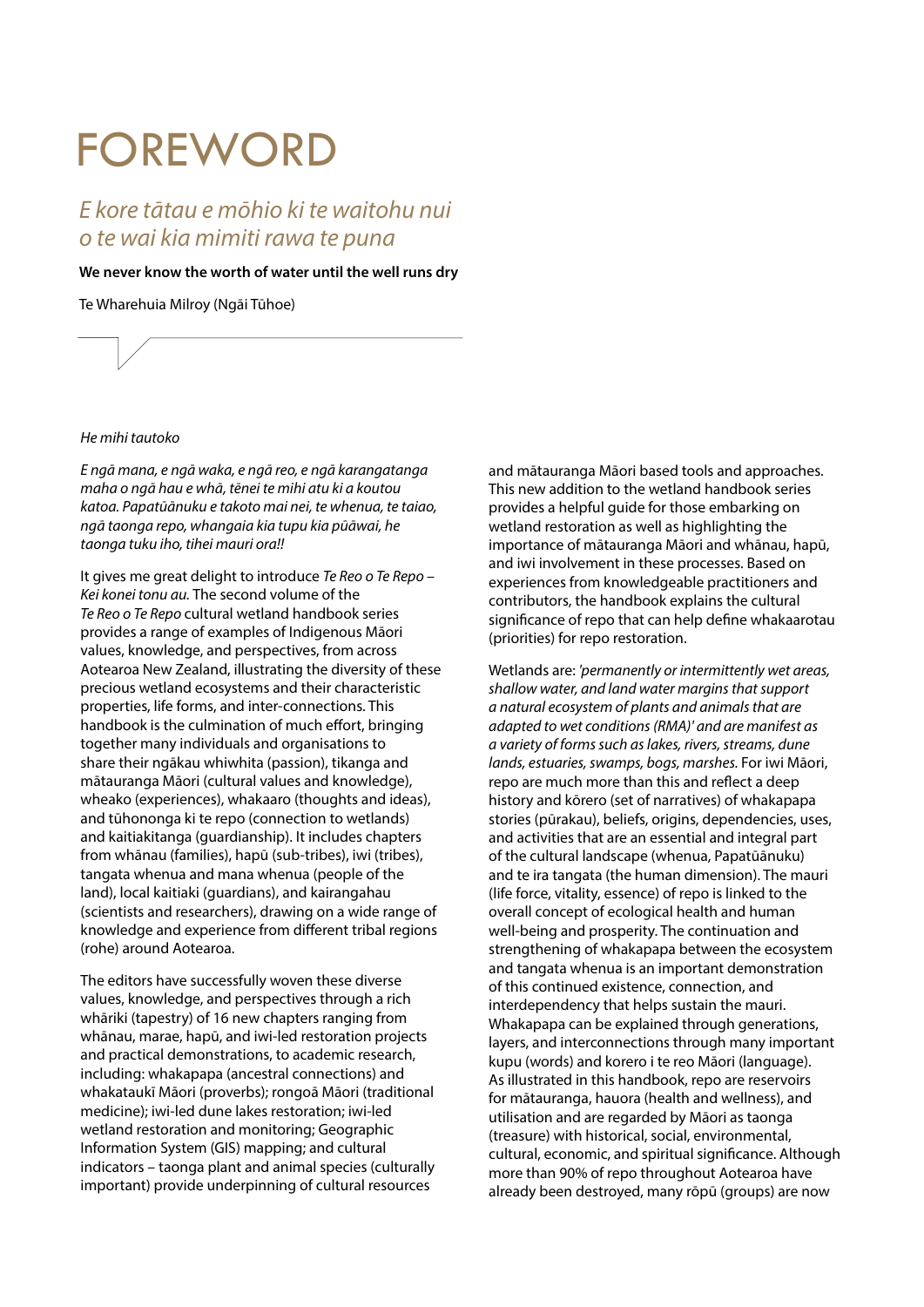

committed to restoring and enhancing these valuable ecosystems. In these circumstances it is important to think not only about wetland extent (the total area) but also about the condition and quality of repo (e.g. te mauri) that sustains life-supporting capacity, and how te mauri o te repo might be replenished, sustained, and enhanced.

In Māori, many names and classifications are used for repo, for example, repo, reporepo, kōrepo, wairepo, tāpokopoko, poharu, and roto. These have been handed down through centuries from tūpuna (ancestors) and knowledgeable experts (e.g. tohunga, mātanga). Repo are typically wet areas (e.g. wāhi māku, haumāku) important as part of an overall land-system that regulates and accommodates water levels and flooding. Repo contain significant habitats for a large number of taonga species – plants, animals, fish, birds, reptiles, insects, and micro-organisms. As a significant taonga in itself, repo support high levels of intrinsic, cultural, and spiritual value, sustaining biodiversity and a diverse range of customary resources, including mahinga kai (food gathering sites), significant spawning grounds for fish, a nursery for plants and birds, a pātaka (storehouse) for materials such as raranga (weaving), rongoā (Māori medicinal use), kai (food), and construction of whare (houses). They also support many important customary activities and uses that include waka ama (canoe regatta) and kaukau (swim, bathe). Wetlands are often personified as ngā whatukuhu o Papatūānuku – the kidneys of the earth, acting like giant sponges or filters across the whenua (land). They have the ability to cleanse the water of excess nutrients and sediment, control flood water and pollutants, and act as important carbon sinks and reservoirs (removing carbon dioxide from the atmosphere). Reflecting a range of integral values repo sustain life, support well-being, and reinforce cultural identity.

Repo are therefore integral parts of the landscape critical to the efficient functioning of our whenua and the healing and sustenance of Papatūānuku (Earth Mother). It is vital to restore, sustain, and enhance the mauri of such systems, including all aspects of the ecosystem from the water, the nutrients, the plants and animals, and the intricate interconnecting and interdependent parts and webs. Ecosystem benefits (services) from repo are wide ranging (e.g. customary resources, water regulation and filtering, recycling nutrients, biodiversity, carbon sequestration, climate regulation, plants, fish and birds, reservoirs). Our aspirations in this landscape must be to return repo as a taonga to an acceptable state in line with our values and knowledge systems. We cannot turn back time, but we can achieve our aspirations by learning through deep knowledge sources from the past and present, such as those highlighted by this handbook. These sources are based on the teachings of our tūpuna, from the experiences and practices we lead, and from the actions we take to restore and sustain the whenua. As human beings we must empower, strategize, and put into place a set of actions that improves the environment for future generations. **There is no more important lesson than the power of collaboration when we agree to work together for a common purpose or goal – especially one that benefits our whenua and Earth Mother Papatūānuku.** 

*Whāia e koe te iti kahurangi, ki te tūohu koe, me he maunga teitei*

Garth Harmsworth (Te Arawa, Ngāti Tūwharetoa, Tūhourangi, Ngāti Raukawa) Toi Rangahau Māori, Principal Scientist Manaaki Whenua